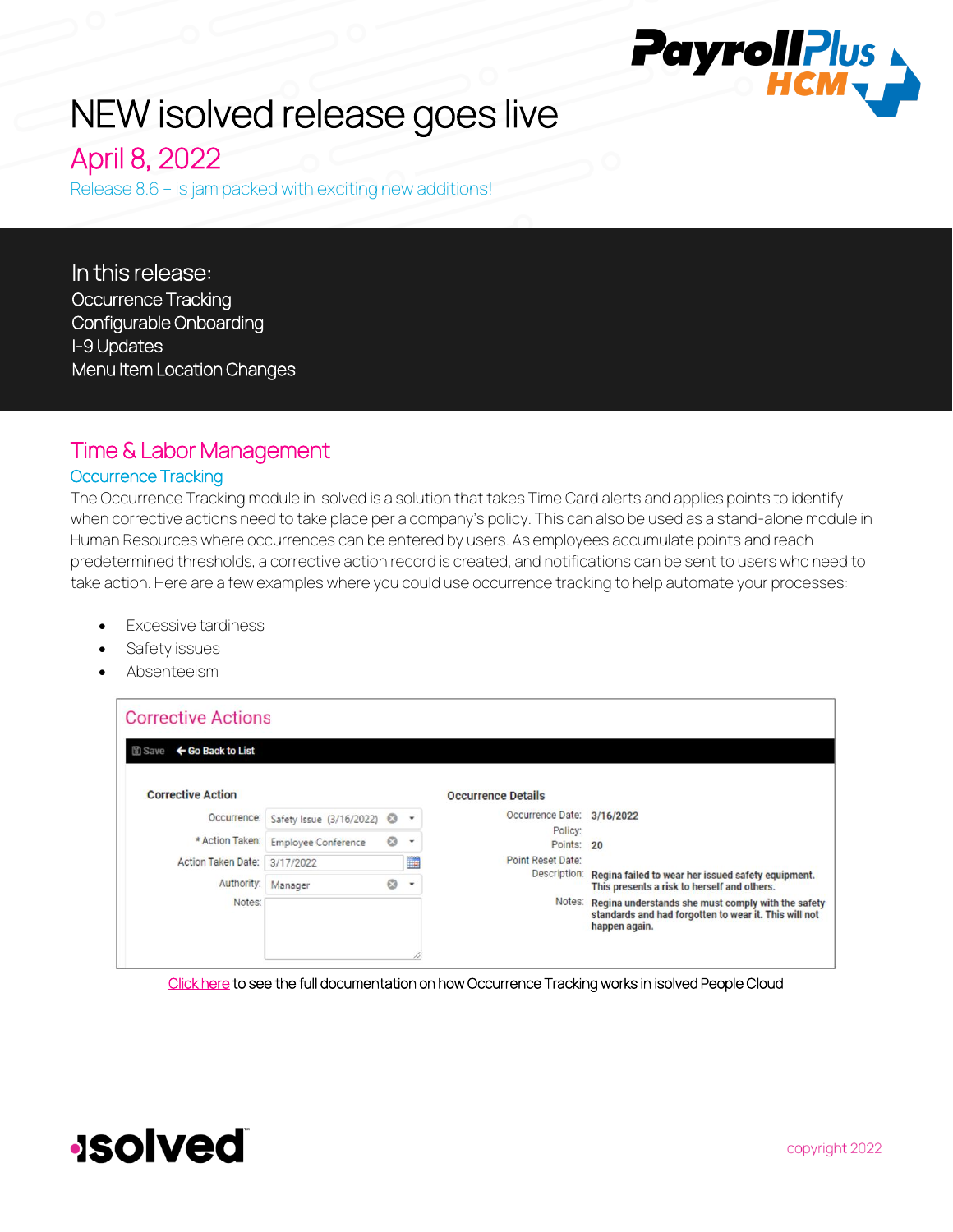## Onboard & Develop Configurable Onboarding

Those of you who have been using our offboarding functionality have been asking for the configurable wizard format to be moved to onboarding. You asked- we delivered!

The Onboarding process can now be configured to allow multiple users to complete a portion of the new hire process. For example, IT may need to assign and record the employee's phone and computer, HR may need to complete Job and Labor, upload Documents, Employment Information, and assign Leave Accruals. Finally, payroll will need to enter in Salary information. Employee onboarding is a process that can prevent errors such as:

- Not completing the Employee and Employer sections of the I-9
- Not recording company-issued asset, such as a mobile devices or computers
- Not assigning the new hire a job title or assign them a supervisor
- Not assigning accruals or updating employee tax information

You can now create multiple onboarding templates and workflows for varying groups of employees. If you are not already using Onboarding, this is a feature that will need to be enabled before use. Please contact your customer service representative for activation. Below is comparison chart for each area of onboarding or bringing new hires into the isolved People Cloud platform and how you use it today vs. how it will work after our April 8<sup>th</sup> release.

|                                                                 | Pre-release                                                                                                                                                                                                                                                                              | Post-release (04/08/2022)                                                                                                                                                                                                                                                                                                                                                                                                                                                                                                                                                                                                                                                                                                                                                                                                                                                                                                                                                                                                                                                 |
|-----------------------------------------------------------------|------------------------------------------------------------------------------------------------------------------------------------------------------------------------------------------------------------------------------------------------------------------------------------------|---------------------------------------------------------------------------------------------------------------------------------------------------------------------------------------------------------------------------------------------------------------------------------------------------------------------------------------------------------------------------------------------------------------------------------------------------------------------------------------------------------------------------------------------------------------------------------------------------------------------------------------------------------------------------------------------------------------------------------------------------------------------------------------------------------------------------------------------------------------------------------------------------------------------------------------------------------------------------------------------------------------------------------------------------------------------------|
| <b>Quick Hire</b>                                               | Employers have the option to use<br>$\bullet$<br>Quick Hire screen for pending<br>employees.                                                                                                                                                                                             | ENHANCED Quick Hire is limited to those not using the onboarding process,<br>$\bullet$<br>which allows users to choose who has access outside of workflow.<br>NEW Quick Hire screen now includes Prefix, Suffix, Personal Email, Manager<br>$\bullet$<br>Search, Supervisor Search, Work Phone and usability updates for SSN and Date<br>of Birth                                                                                                                                                                                                                                                                                                                                                                                                                                                                                                                                                                                                                                                                                                                         |
| <b>New Hire Wizard</b>                                          | Employers have the option to use the<br>$\bullet$<br>New Hire Wizard for pending<br>employees.                                                                                                                                                                                           | ENHANCED The New Hire Wizard is limited to those not using the onboarding<br>$\bullet$<br>process, which allows users to choose who has access outside of workflow.<br>With the updates to Quick Hire, the New Hire Wizard will sunset with the June 3rd<br>$\bullet$<br>release.                                                                                                                                                                                                                                                                                                                                                                                                                                                                                                                                                                                                                                                                                                                                                                                         |
| Pending Employees                                               | Limited to the same wizard<br>$\bullet$<br>configuration for all companies<br>Limited to one workflow approval step<br>$\bullet$<br>for all companies<br>All users could hire or delete pending<br>$\bullet$<br>employees<br>Initiate Onboarding is a separate menu<br>$\bullet$<br>item | ENHANCED Client Wizard is configurable by template. All users in current<br>$\bullet$<br>workflow will be given access to Employee, Employment, Jobs, and Salary pages<br>in the wizard upon release.<br>ENHANCED Client Wizard allows multiple users and steps in approval process.<br>$\bullet$<br>ENHANCED Workflow configuration defines users who can hire or delete<br>$\bullet$<br>pending employees brought in via onboarding.<br>ENHANCED Initiate Onboarding is part of the Pending Employees screen.<br>$\bullet$<br>NEW Pending Employees screen gives the user the option between a focused<br>$\bullet$<br>or detailed view.<br>NEW Bypass option to override the workflow process.<br>$\bullet$<br>NEW Audit report has been added to capture updates made via the workflow<br>$\bullet$<br>process.<br>NEW When bypassing the Employee wizard, any data entered to date will be<br>$\bullet$<br>saved.<br>NEW Additional pages available to be added to the client wizard including the<br>$\bullet$<br>ability to assign messages and notices upon hire. |
| Pending Employees<br>via API, import,<br><b>Efficient Forms</b> | Employers have the option to use<br>$\bullet$<br>Quick Hire or New Hire Wizard for non-<br>onboarded pending employees.                                                                                                                                                                  | NEW Employers must use the new 'Hire' option to complete pending employees<br>$\bullet$<br>brought in via import, API, or Efficient Forms.                                                                                                                                                                                                                                                                                                                                                                                                                                                                                                                                                                                                                                                                                                                                                                                                                                                                                                                                |

[Click here t](https://learning.myisolved.com/library/recorded-webinars/168)o watch a quick video on the Onboarding enhancements.

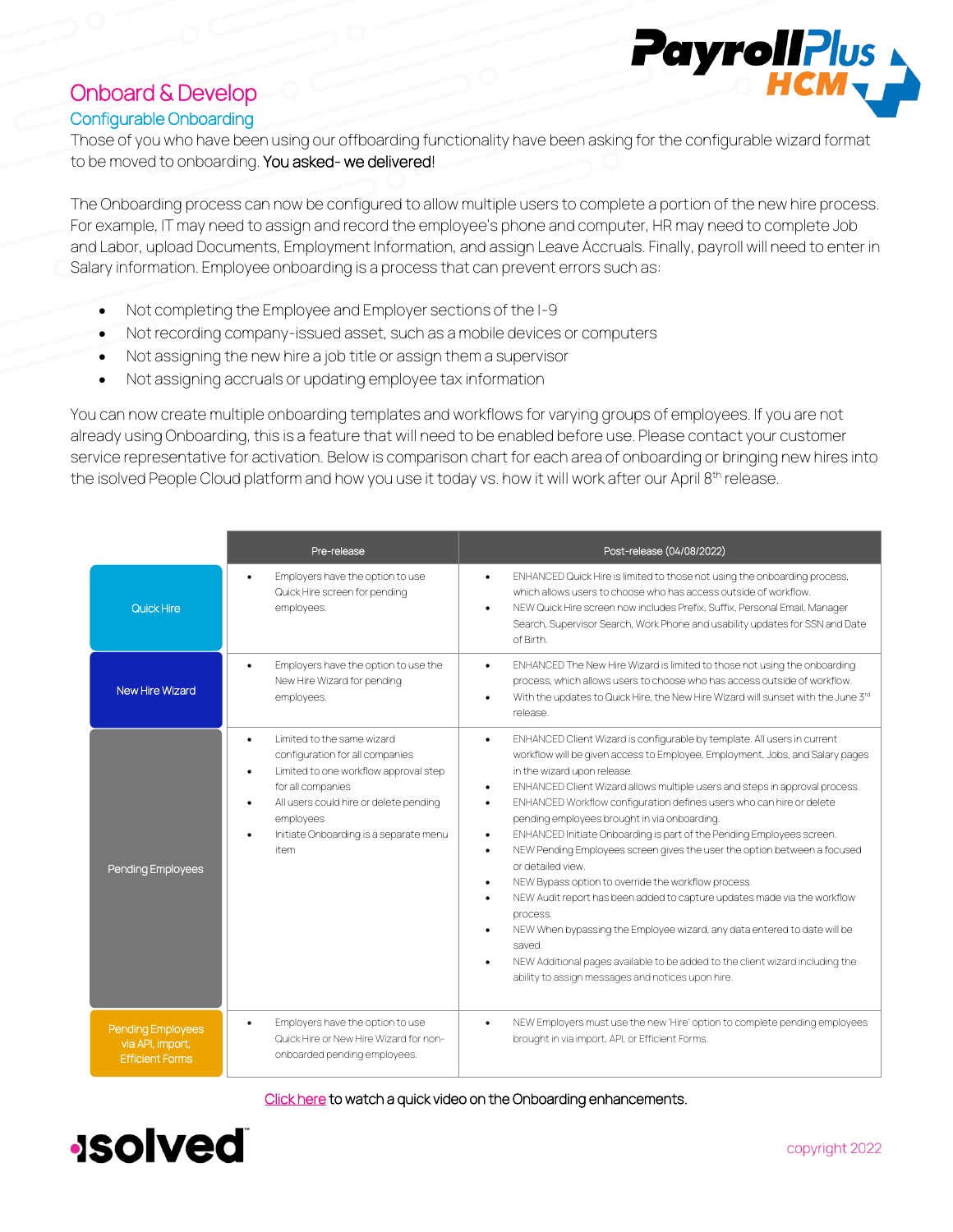# Onboard & Develop

#### I-9 Updates

Below are the exciting changes we have rolling out to our I-9 screen. We wanted the I-9 screen to look as similar to the actual form as possible

- Ability to preview the form (employee or employer),
- Ability to include the form in the configurable client wizard in onboarding
- Ability to use a translator
- Ability to capture additional list A documents
- Ability to add notes to the additional information field,
- $\bullet$  Ability to c

| Ellie Perez (3/18/2022) - I-9 Certification                                                                                                                                                                                                                                                                                                                                                      |              |                                       |                                                       |              |                                                      |                                                                      |            |
|--------------------------------------------------------------------------------------------------------------------------------------------------------------------------------------------------------------------------------------------------------------------------------------------------------------------------------------------------------------------------------------------------|--------------|---------------------------------------|-------------------------------------------------------|--------------|------------------------------------------------------|----------------------------------------------------------------------|------------|
| <b>TAD Frog Co</b>                                                                                                                                                                                                                                                                                                                                                                               |              |                                       |                                                       |              |                                                      |                                                                      |            |
| Read instructions carefully before completing this form. Employers are liable for errors in the completion of this form.                                                                                                                                                                                                                                                                         |              |                                       |                                                       |              |                                                      |                                                                      |            |
| ANTI-DISCRIMINATION NOTICE: It is illegal to discriminate against work-authorized individuals. Employers CANNOT specify which document(s) an employee may<br>present to establish employment authorization and identity. The refusal to hire or continue to employ an individual because the documentation presented has a future<br>expiration date may also constitute illegal discrimination. |              |                                       |                                                       |              |                                                      |                                                                      |            |
| Section 2. Employer or Authorized Representative Review and Verification<br>(Employers or their authorized representative must complete and sign Section 2 within 3 business days of the employee's first day of employment. You must physically                                                                                                                                                 |              |                                       |                                                       |              |                                                      |                                                                      |            |
| examine one document from List A OR a combination of one document from List B and one document from List C as listed on the "Lists of Acceptable Documents.")                                                                                                                                                                                                                                    |              |                                       |                                                       |              |                                                      |                                                                      |            |
| <b>Employee Info from Section 1</b>                                                                                                                                                                                                                                                                                                                                                              | Perez        | Last Name (Family Name)               | First Name (Given Name)<br><b>Ellie</b>               |              | M.I.<br>M                                            | Citizenship / Immigration Status<br>1 - Citizen of the United States |            |
| List A<br><b>Identity and Employment Authorization</b>                                                                                                                                                                                                                                                                                                                                           | OR           |                                       | List B<br>Identity                                    | AND          | List <sub>C</sub><br><b>Employment Authorization</b> |                                                                      |            |
| * Document Title                                                                                                                                                                                                                                                                                                                                                                                 |              | * Document Title                      |                                                       |              | * Document Title                                     |                                                                      |            |
| * Issuing Authority                                                                                                                                                                                                                                                                                                                                                                              | $\checkmark$ |                                       |                                                       | $\checkmark$ |                                                      | $\checkmark$                                                         |            |
|                                                                                                                                                                                                                                                                                                                                                                                                  |              | * Issuing Authority                   |                                                       |              | * Issuing Authority                                  |                                                                      |            |
| Document Number                                                                                                                                                                                                                                                                                                                                                                                  |              | Document Number                       |                                                       |              | <b>Document Number</b>                               |                                                                      |            |
| Expiration Date (if any) (mm/dd/yyyy)                                                                                                                                                                                                                                                                                                                                                            |              | Expiration Date (if any) (mm/dd/yyyy) |                                                       |              | Expiration Date (if any) (mm/dd/yyyy)                |                                                                      |            |
| MM / DD<br>YYYY<br>$\overline{I}$                                                                                                                                                                                                                                                                                                                                                                |              | MM /<br>DD:                           | <b>YYYY</b><br>$\prime$                               |              | MM<br><b>DD</b><br>$\frac{1}{2}$<br>$\frac{1}{2}$    | YYYY                                                                 |            |
| * Document Title                                                                                                                                                                                                                                                                                                                                                                                 |              |                                       |                                                       |              |                                                      |                                                                      |            |
|                                                                                                                                                                                                                                                                                                                                                                                                  | $\checkmark$ | Additional Information                |                                                       |              |                                                      |                                                                      |            |
| * Issuing Authority                                                                                                                                                                                                                                                                                                                                                                              |              |                                       |                                                       |              |                                                      |                                                                      |            |
| Document Number                                                                                                                                                                                                                                                                                                                                                                                  |              |                                       |                                                       |              |                                                      |                                                                      |            |
| Expiration Date (if any) (mm/dd/yyyy)<br>MM / DD<br>YYYY<br>17                                                                                                                                                                                                                                                                                                                                   |              |                                       |                                                       |              |                                                      |                                                                      |            |
| * Document Title                                                                                                                                                                                                                                                                                                                                                                                 |              |                                       |                                                       |              |                                                      |                                                                      |            |
| * Issuing Authority                                                                                                                                                                                                                                                                                                                                                                              | $\checkmark$ |                                       |                                                       |              |                                                      |                                                                      |            |
|                                                                                                                                                                                                                                                                                                                                                                                                  |              |                                       |                                                       |              |                                                      |                                                                      |            |
|                                                                                                                                                                                                                                                                                                                                                                                                  |              |                                       |                                                       |              |                                                      |                                                                      |            |
| Certification: I attest, under penalty of perjury that (1) I have examined the document(s) presented by the above-named employee, (2) the above-listed document(s)                                                                                                                                                                                                                               |              |                                       |                                                       |              |                                                      |                                                                      |            |
| ppear to be genuine and to relate to the employee named, and (3) to the best of my knowledge the employee is authorized to work in the United States.                                                                                                                                                                                                                                            |              |                                       |                                                       |              |                                                      |                                                                      |            |
| The employee's first day of employment (mm/dd/yyyy):                                                                                                                                                                                                                                                                                                                                             |              | 03/18/2022                            | (See instructions for exemptions)                     |              |                                                      |                                                                      |            |
| Signature of Employer or Authorized Representative                                                                                                                                                                                                                                                                                                                                               |              | 03/21/2022                            | * Today's Date (mm/dd/yyyy)                           |              | * Title of Employer or Authorized Representative     |                                                                      |            |
|                                                                                                                                                                                                                                                                                                                                                                                                  |              |                                       | * First Name of Employer or Authorized Representative |              |                                                      | * Employer's Business or Organization Name                           |            |
|                                                                                                                                                                                                                                                                                                                                                                                                  |              |                                       |                                                       |              | <b>TAD Frog Co</b>                                   |                                                                      |            |
| 'Last Name of Employer or Authorized Representative<br>Employer's Business or Organization Address (Street Number and Name)                                                                                                                                                                                                                                                                      |              |                                       | * City or Town                                        |              |                                                      | * State                                                              | * ZIP Code |

Section 3. Reverification and Rehires (To be completed and signed by employer or authorized representative.)

A. New Name (if applicable) **B.** Date of Rehire (if applicable) Last Name (Family Name) First Name (Given Name)  $\begin{array}{|c|c|c|c|c|}\hline \text{Date} & & \text{MM} & / & \text{DD} & / & \text{YYYY} \\\hline \end{array}$ M.I - 1 and for C. If the employee's previous grant of employment authorization has expired, provide the input of the document or receipt that establishes continuing employment authorization in the space provided below. Document Title **Issuing Authority** Expiration Date (if any) (mm/dd/yyyy)  $\vee$ MM / DD / YYYY I attest, under penalty of perjury, that to the best of my knowledge, this employee is authorized to work in the United States, and if the employee presented<br>document(s), the document(s) I have examined appear to be genuin \* Signature of Employer or Authorized Representative \*Today's Date (mm/dd/yyyy) Name of Employer or Authorized Representative

Sign Reverification



copyright 2022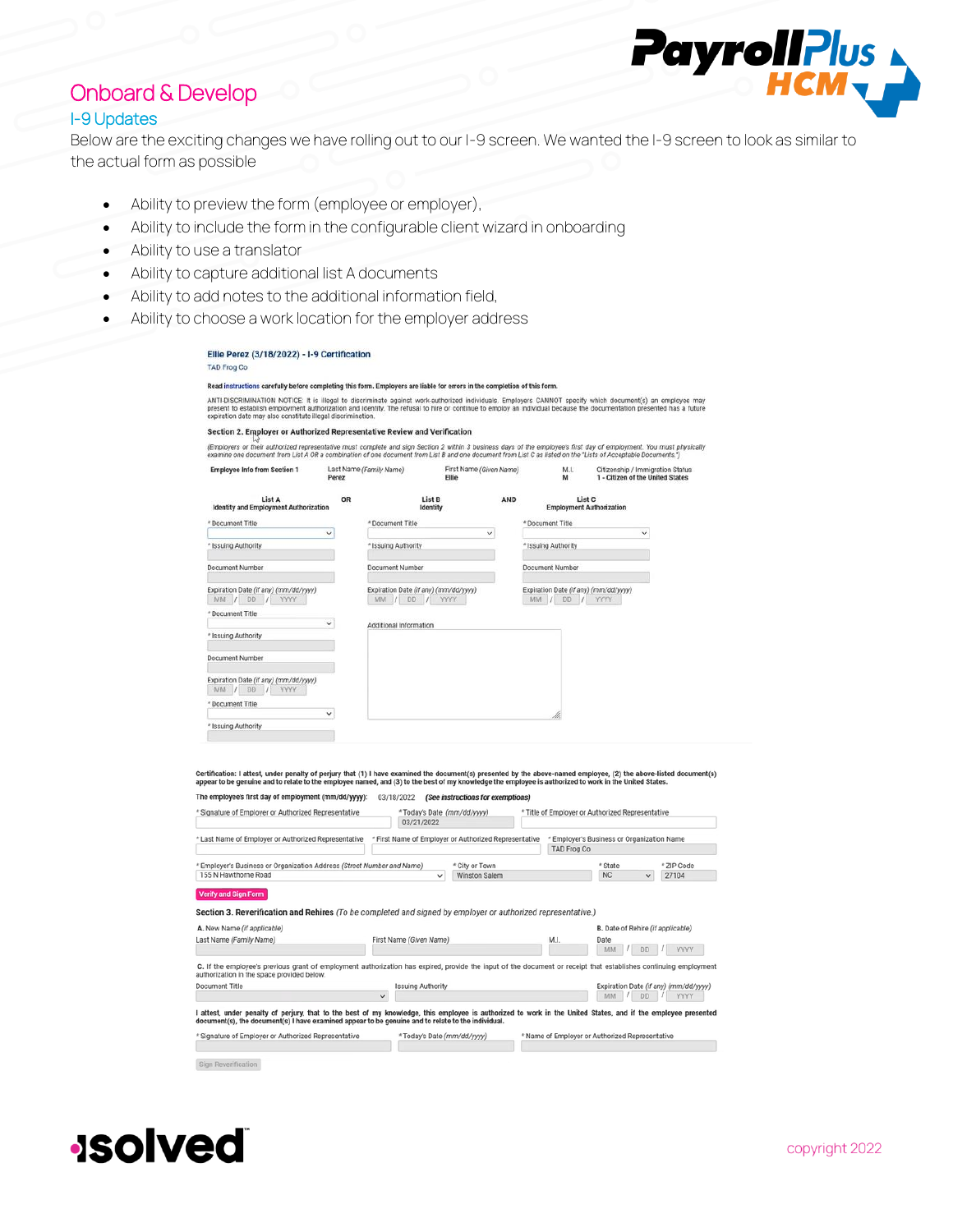# PayrollPlus

# Platform

#### Menu Item Location Changes

While making changes to the system over the last few months, we found that items within both the Client Management and Employee Management sections of the system were getting cluttered. Rather than having users scroll through the menus we have added additional menus and rearranged a few.

#### Employee Management Menu Updates

- Payroll Accumulations have moved under the Employee Pay menu
- Accruals have been moved under Employee Benefits > Accruals
- A new submenu for Performance has been added for
	- o Awards
	- o Occurrences
	- o Corrective Actions
	- o Add Review
	- o Schedule Review
	- o Review History
- A new submenu for Regulatory has been created and will have the following underneath it
	- o Federal Reporting Data
	- o OSHA Incidents
	- o WOTC Certifications
	- A new submenu for Training and Development has been created and will have the following underneath it
		- o Certifications
		- o Education
		- o Skills
		- o Training

#### **EMPLOYEE MANAGEMENT**

**Employee Summary** New Hire Wizard **Ouick Hire** Quick Hire - Time Only Employee Maintenance > Employee Pay > Employee Benefits > Human Resources > **Payroll Accumulations Employee Notes** 

#### **EMPLOYEE MANAGEMENT**

Employee Summary Employee Quick Hire Share & Perform Employee Maintenance > Employee Pay > Employee Benefits > Human Resources > Regulatory > Training and Development Applicant Tracking

**Solved**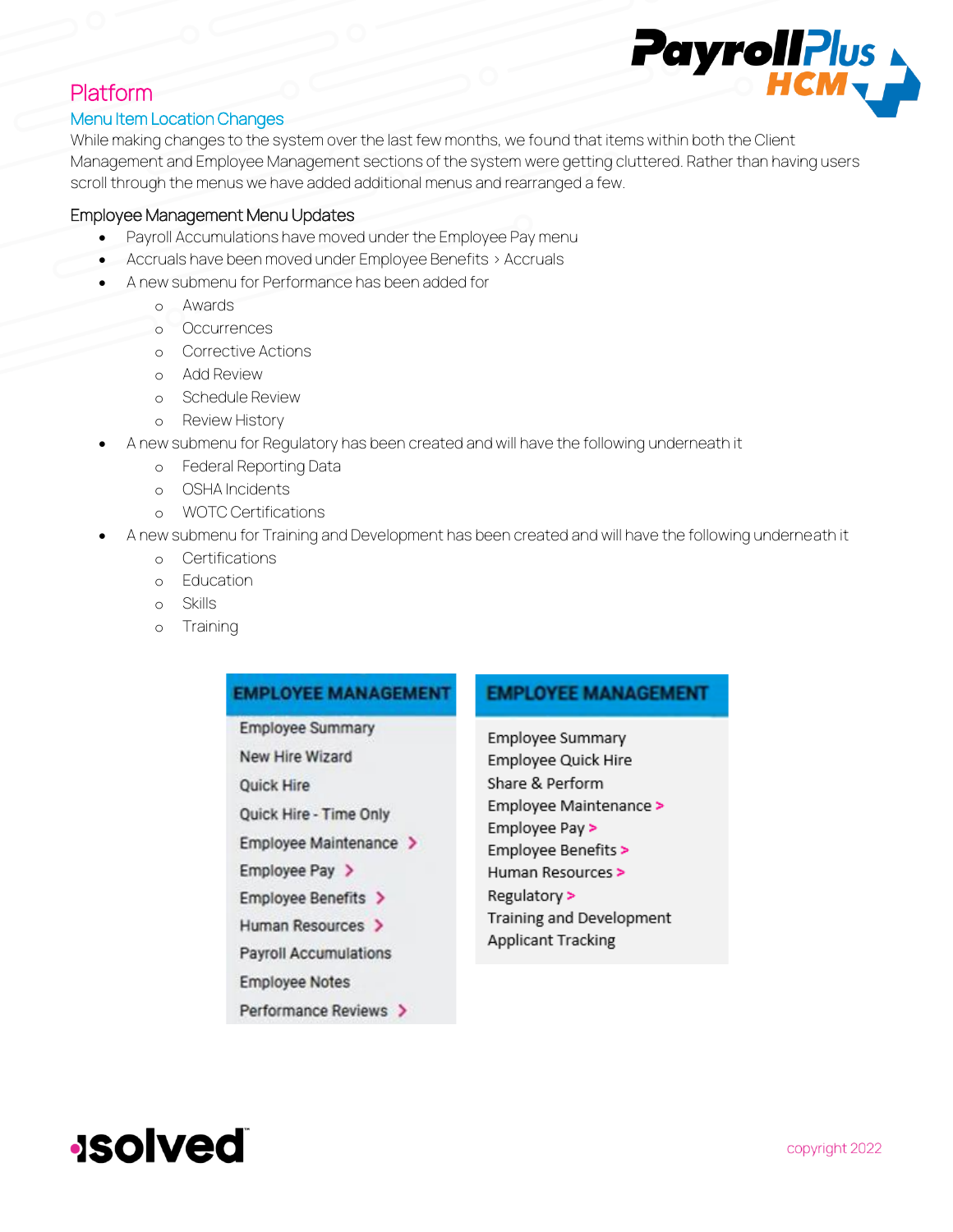Here is a breakdown of the new menu items



#### Employee Admin Tools Menu Updates

With our Employee Admin Tools menu, we have moved all our I-9 screens to funnel under the I-9 Management menu item rather than being scattered in different areas of the system.

| <b>EMPLOYEE ADMIN TOOLS</b>    | <b>EMPLOYEE ADMIN TOOLS</b>         |
|--------------------------------|-------------------------------------|
| Employee Administration $\vee$ | Employee Administration v           |
| Employee Scheduling >          | Employee Scheduling >               |
| <b>Enrollment Management</b>   | <b>Enrollment Management</b>        |
| I-9 Management $\vee$          | I-9 Management $\sim$               |
| Form I-9                       | E-Verify                            |
| <b>Test Client Screen</b>      | Form I-9                            |
| <b>Pending Employees</b>       | 1-9 Audit<br>Informational I-9 Data |
| <b>Pending Terminations</b>    | Pending Employees                   |
| <b>Pending Workflow</b>        | Pending Terminations                |
| Self-Service Management        | Pending Workflow                    |
| Employee Analytics >           | Self-Service Management             |
| Employee Utilities >           | Employee Analytics v                |